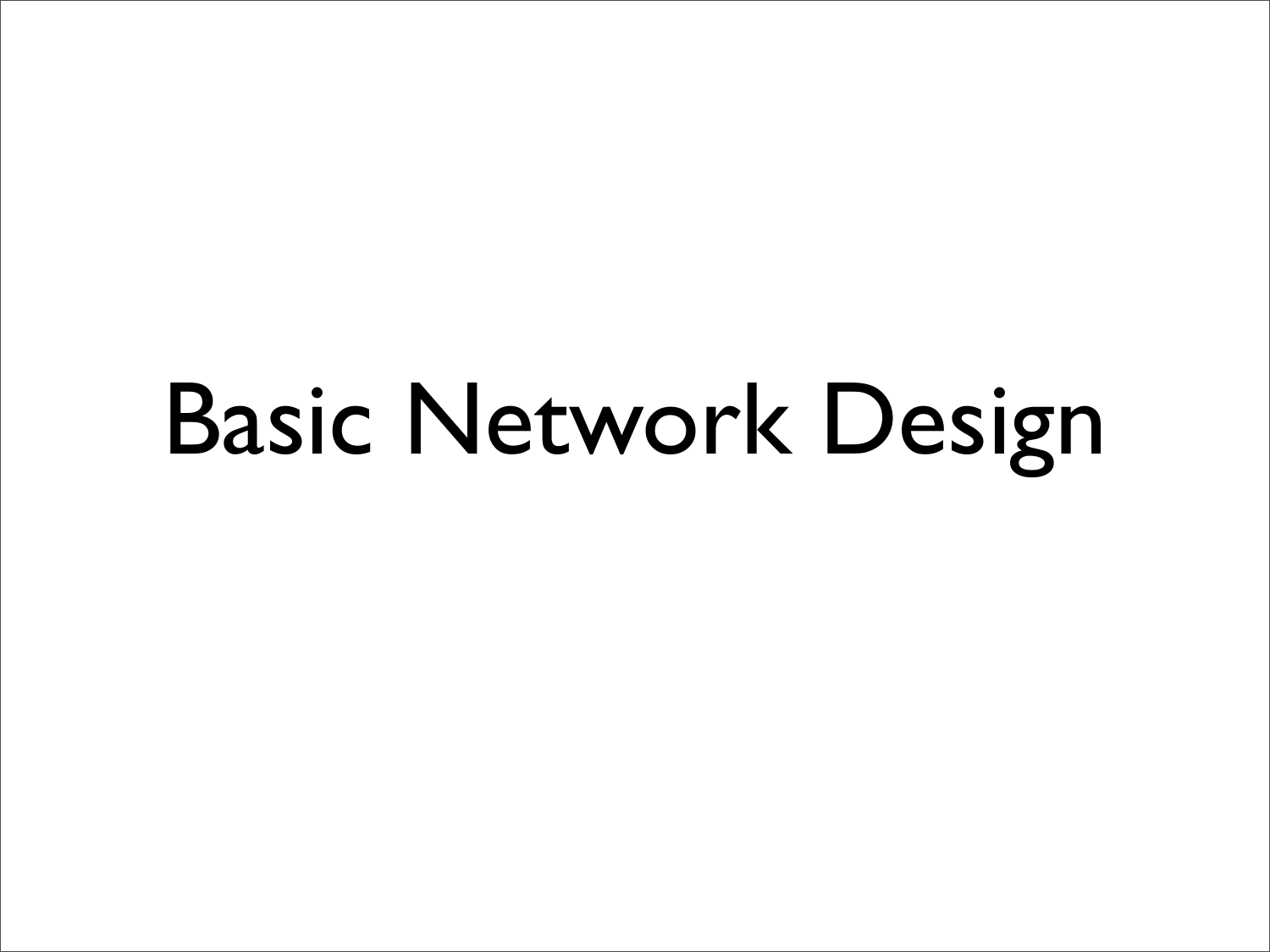#### Agenda

- Review Basic Network Design **Considerations**
- Examine Typical Network Designs
- Discuss Wireless Network Designs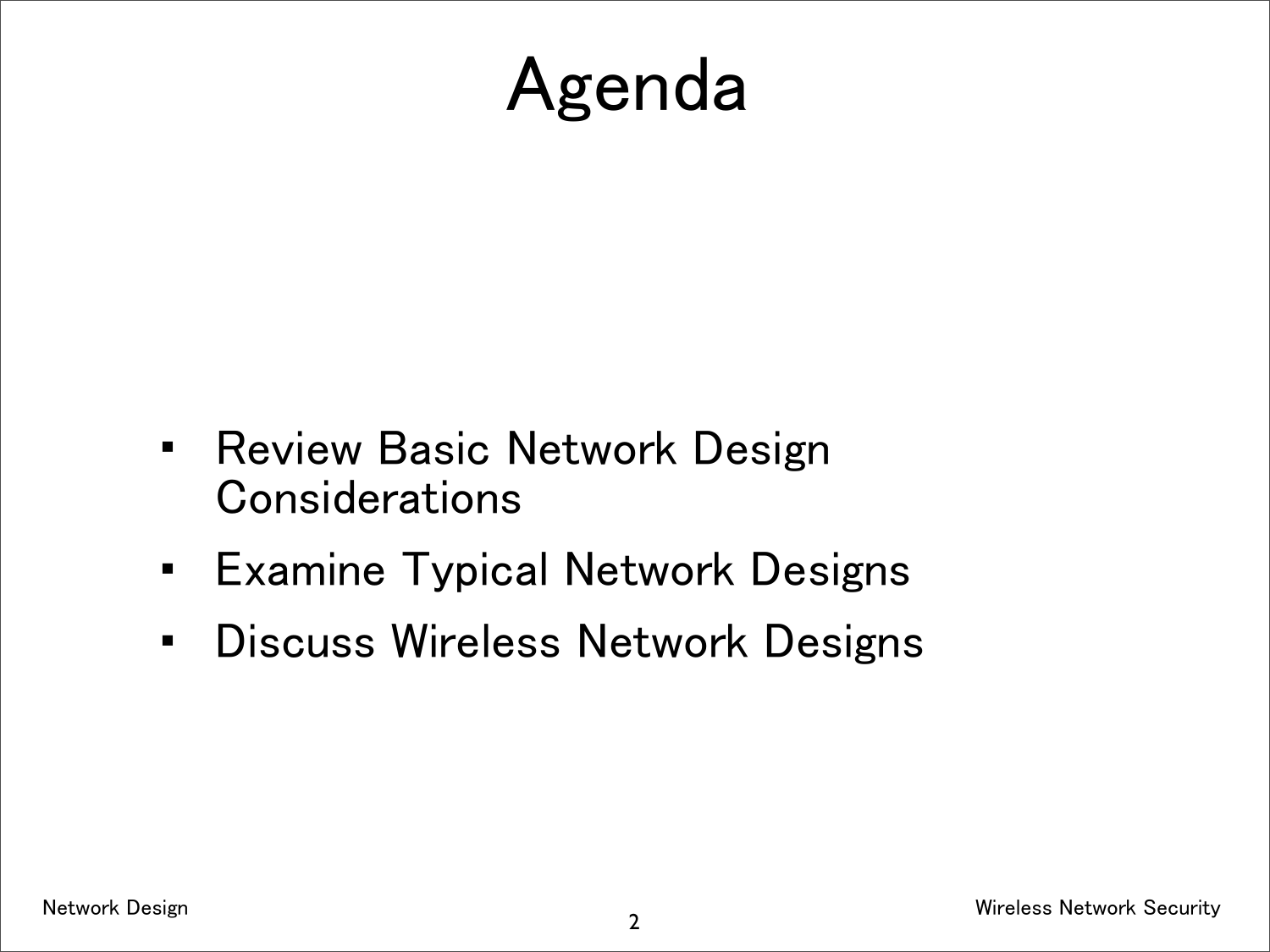## Data Security

- Reminders:
	- Data Security is Critical
	- Data Security Policy is Critical
	- Network Security is a Only Part of the Information Security Program
- See Also: TrueCrypt, PGP Desktop, Microsoft EFS, Microsoft BitLocker, Axcrypt, Credent Mobile Guardian, etc.
- There is a trend in the industry to focus much more highly on Data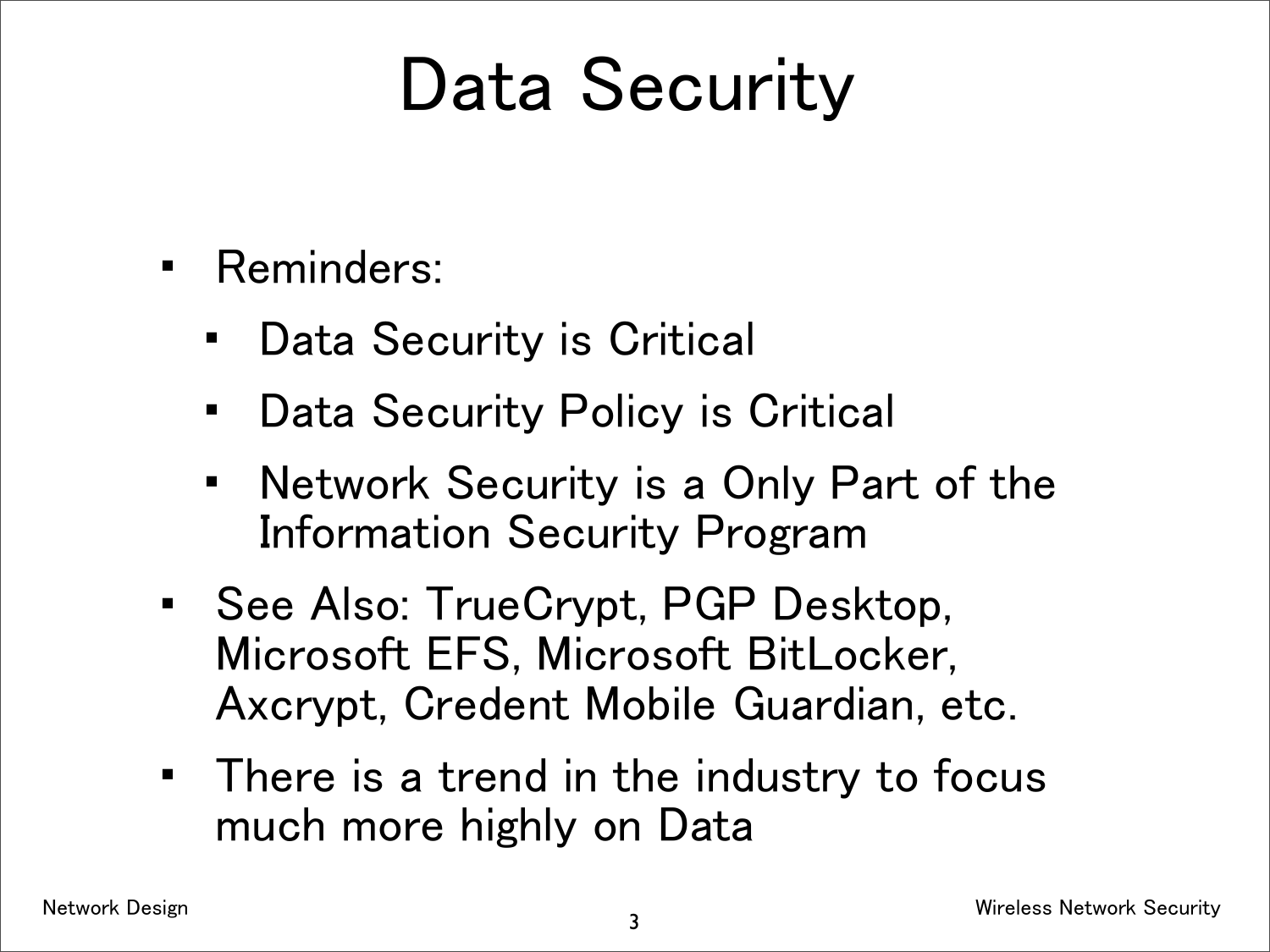## Basic Network Design

- Network Security Architectures (Cisco Press) Sean Convery
- Numerous Design Examples
- Note: Wireless LANS p424-441
- Threat Analysis and Policy Driven Designs
- Special Considerations for Deployment Types: Applications, Identity Management, VPNs, VOIP, Wireless, Etc.
- Small, Medium, and Large Networks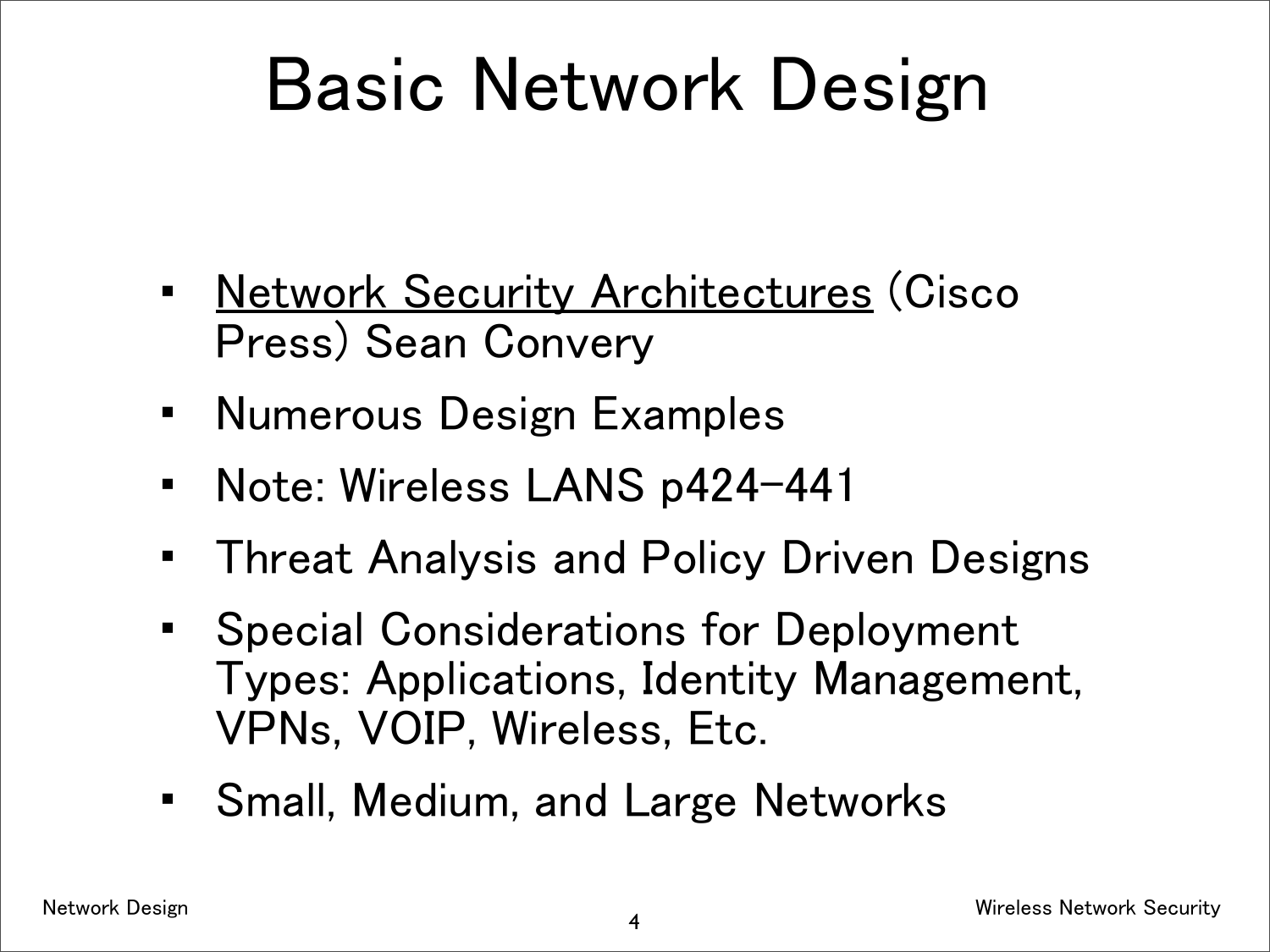## Design Considerations

- Business Goals
- Security Requirements
- Size of the Organization
- Available Staff
- Budget
- Industry Standards "Best Practice"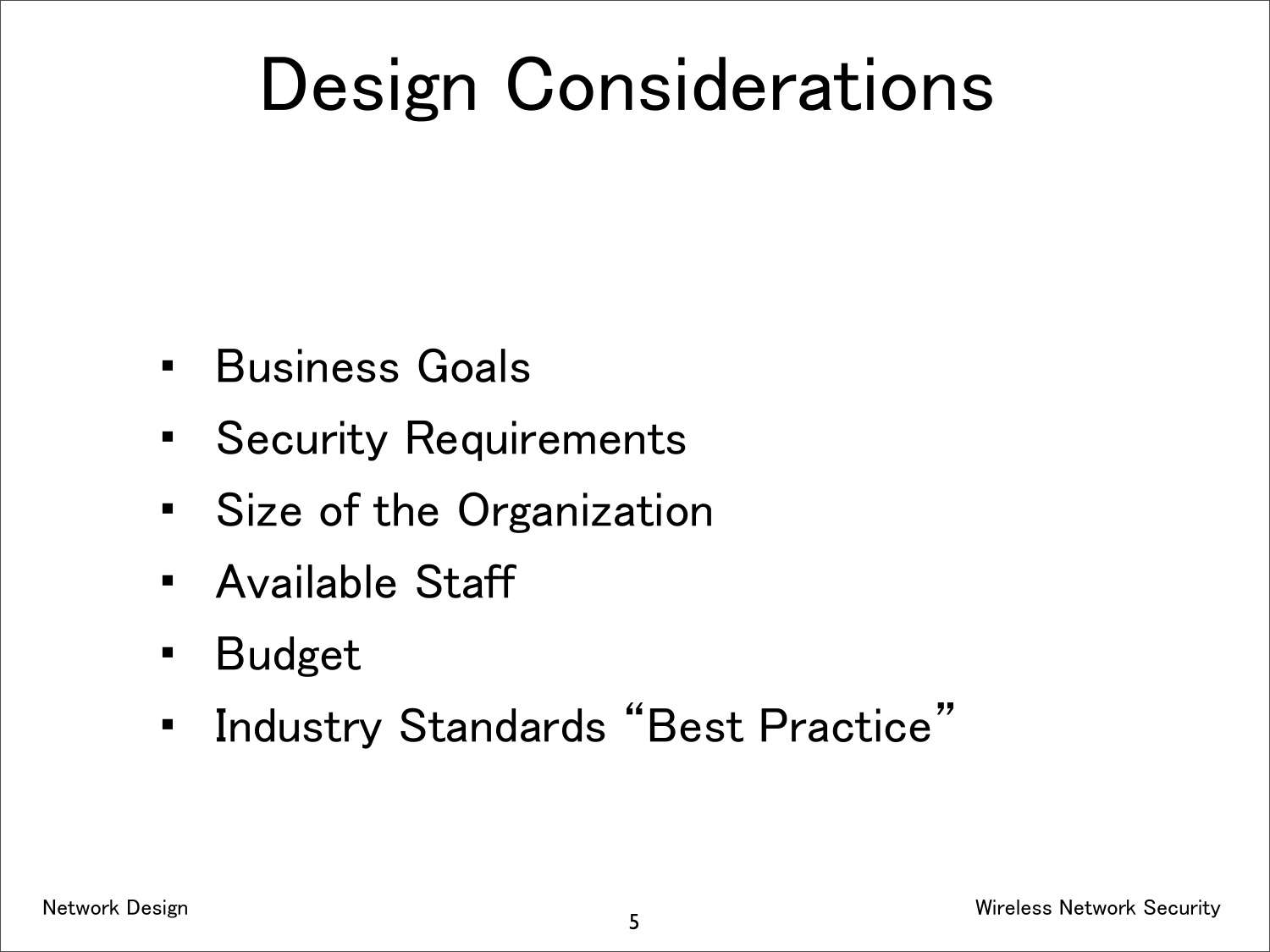## Design Considerations

- Network Devices
- Security Devices
- Application Usage
- Identity Management
- Network Topology
- Security Zones
- Infrastructure, Power/Wiring/Cooling
- Redundancy and High Availability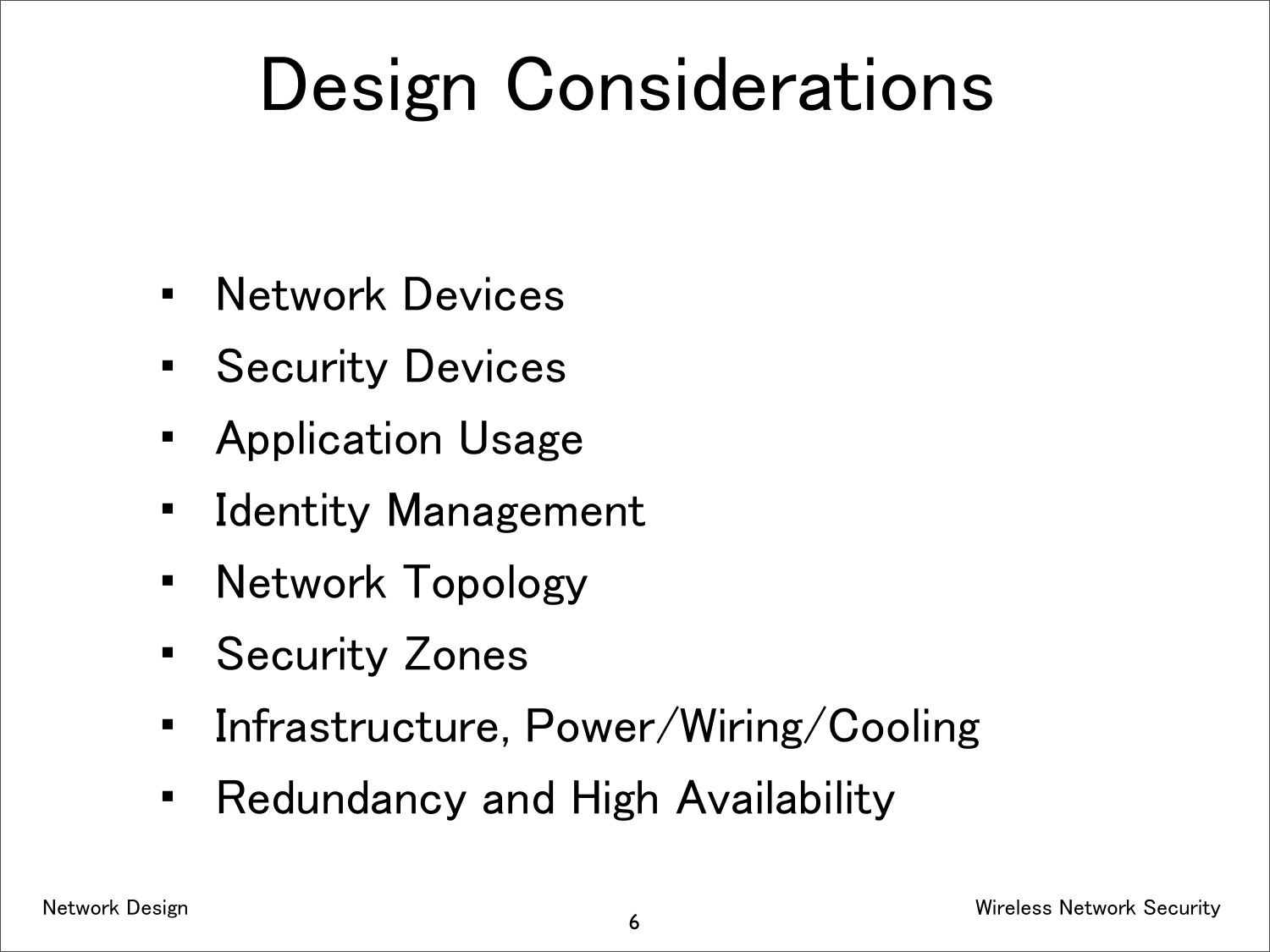## Security System Design

- Sean's Ten Steps to Designing Security Systems, p467
	- **Review Security Policy**
	- Analyze Current Network
	- Select and Evaluate Products
	- Design a Rough Draft
	- Test Components
- Evaluate/Revise Design
- Finalize Design
- Implement 1st Phase
- Implement Remaining Phases
- Reevaluate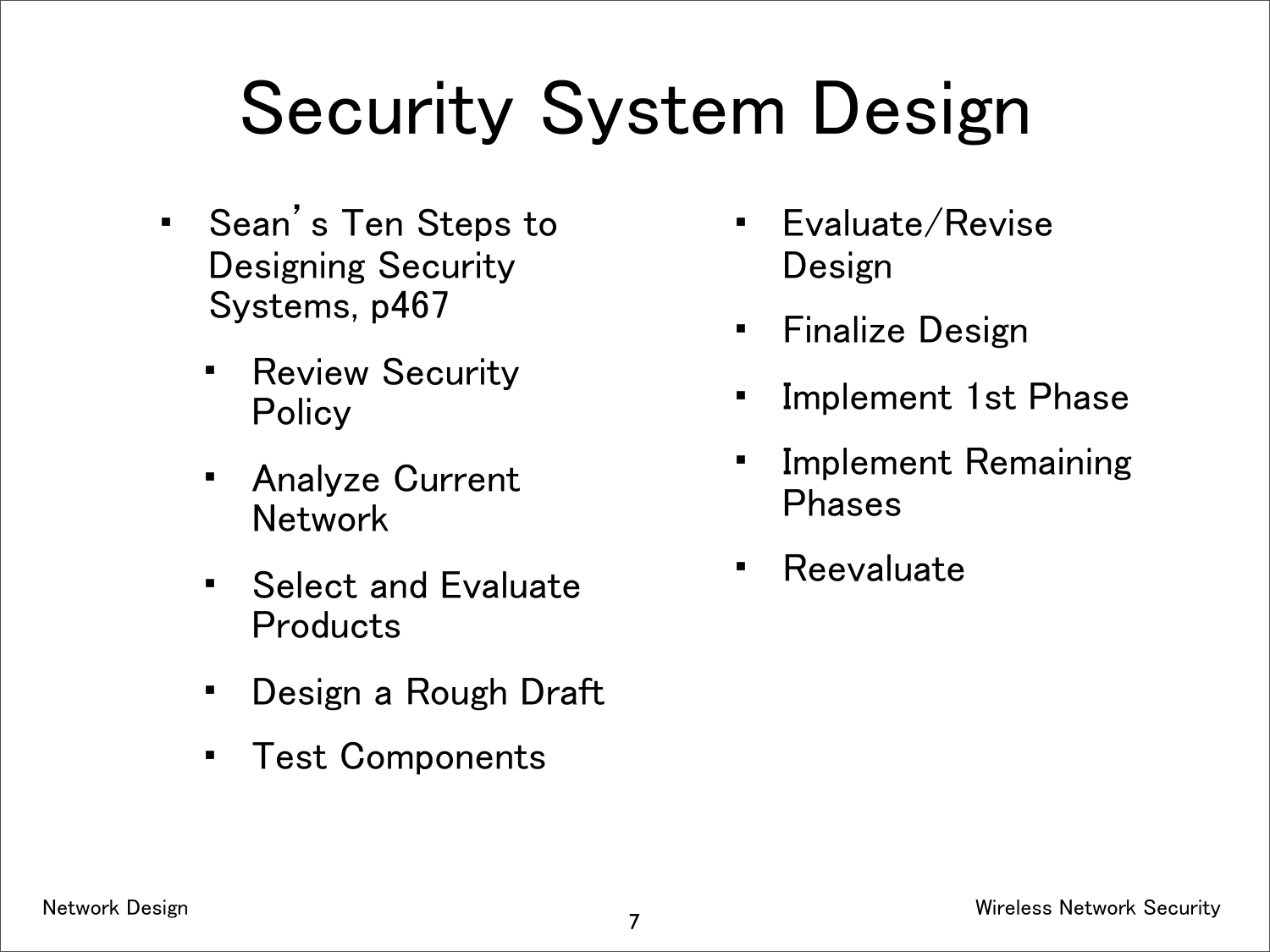## Simple Firewall Designs

- Router with ACL's, No Firewall
- Firewall Single Segment
- Firewall Unprotected DMZ
- Firewall With DMZ Segment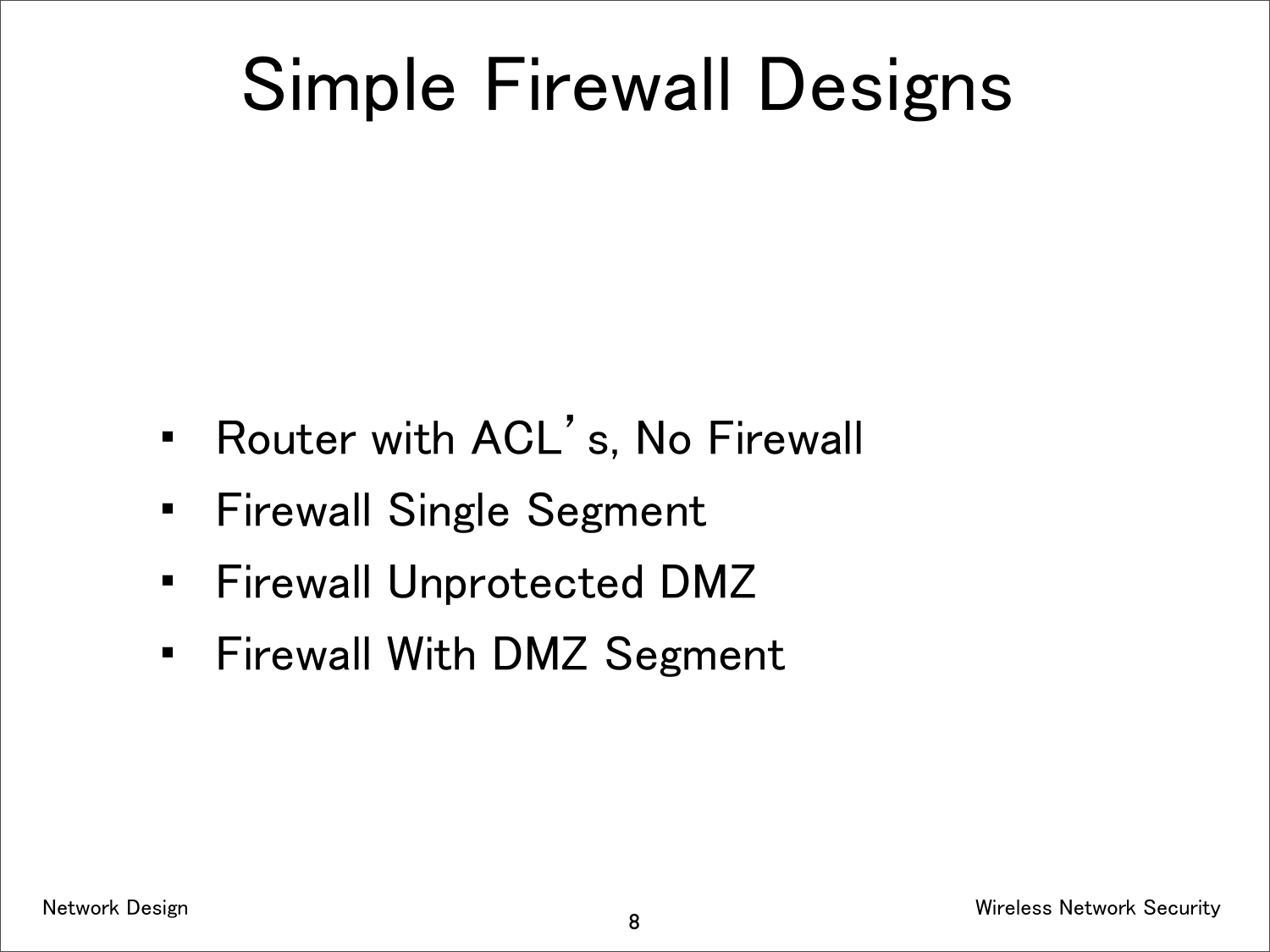#### Router With ACLs

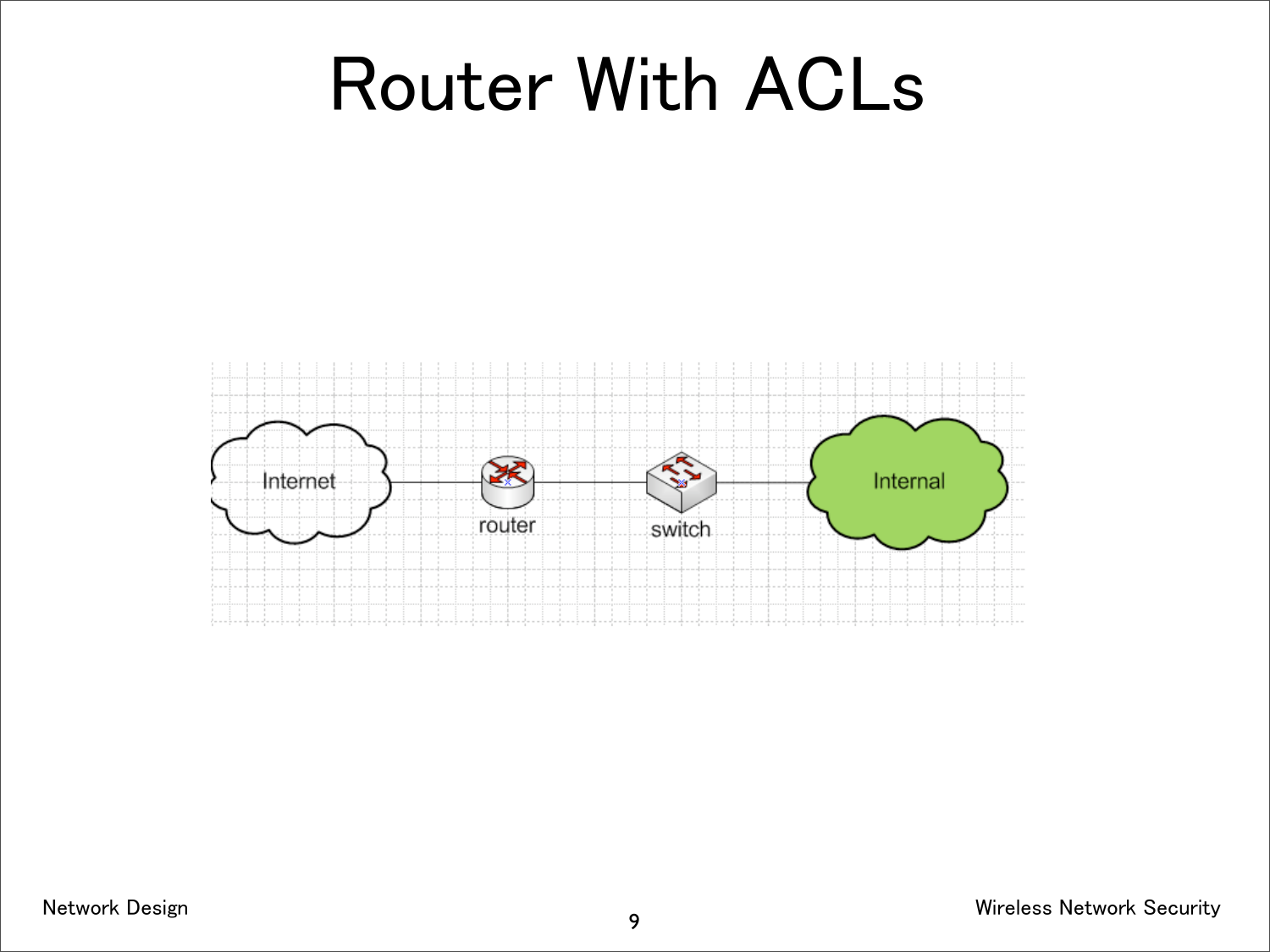#### Firewall, Single Segment

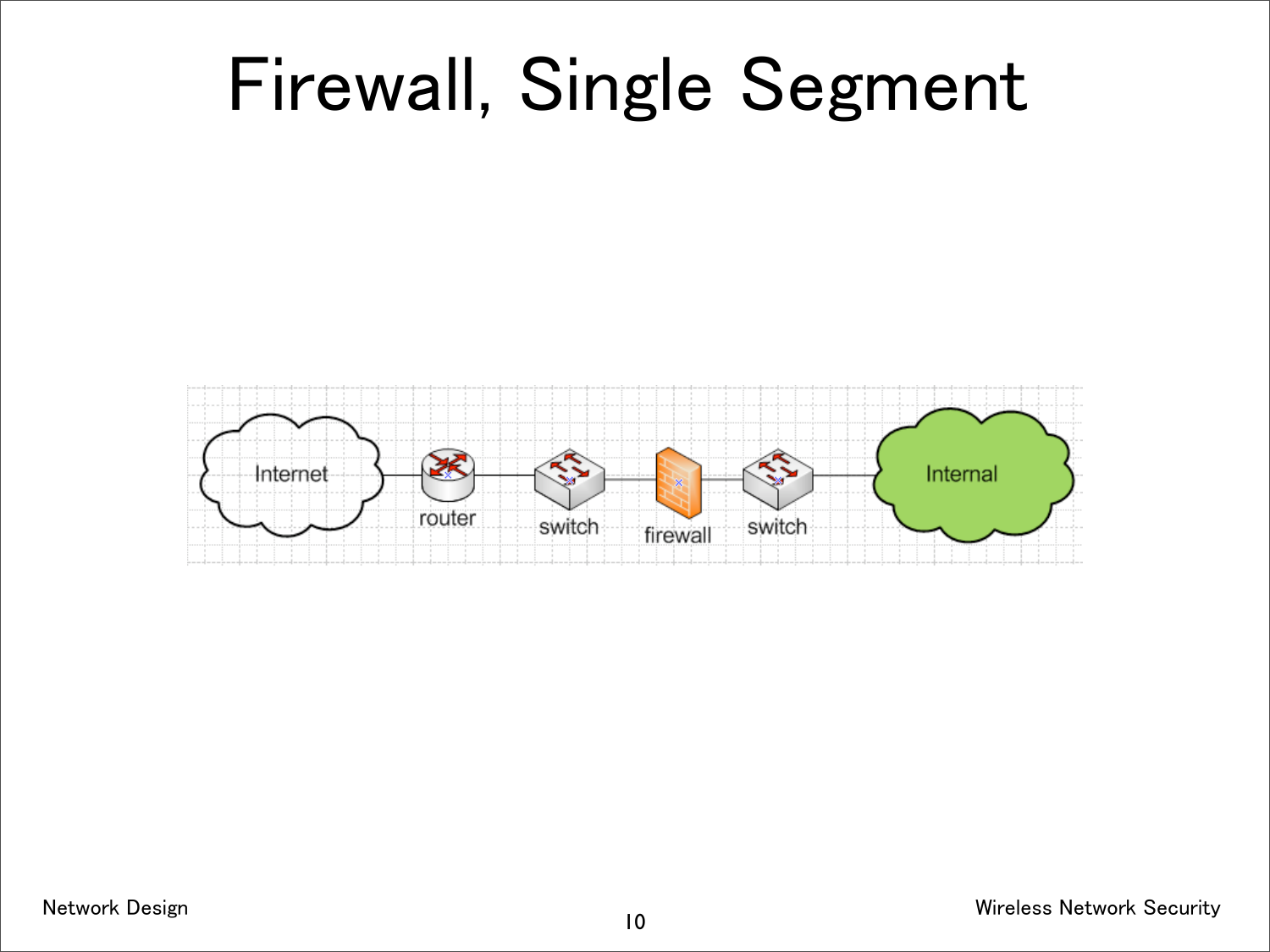#### Firewall, Unprotected DMZ

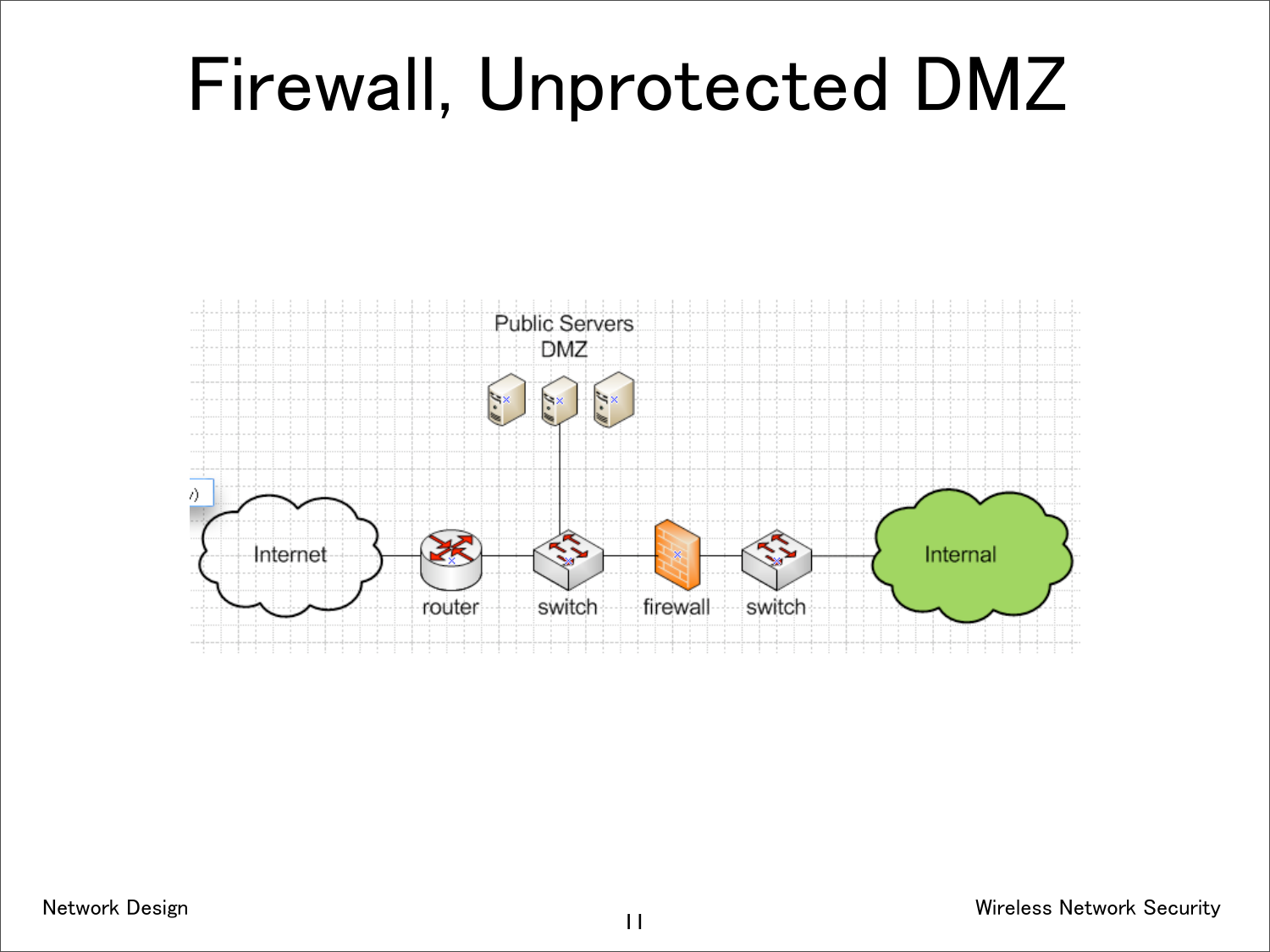#### Firewall, DMZ Segment



Note: switches not shown to improve readability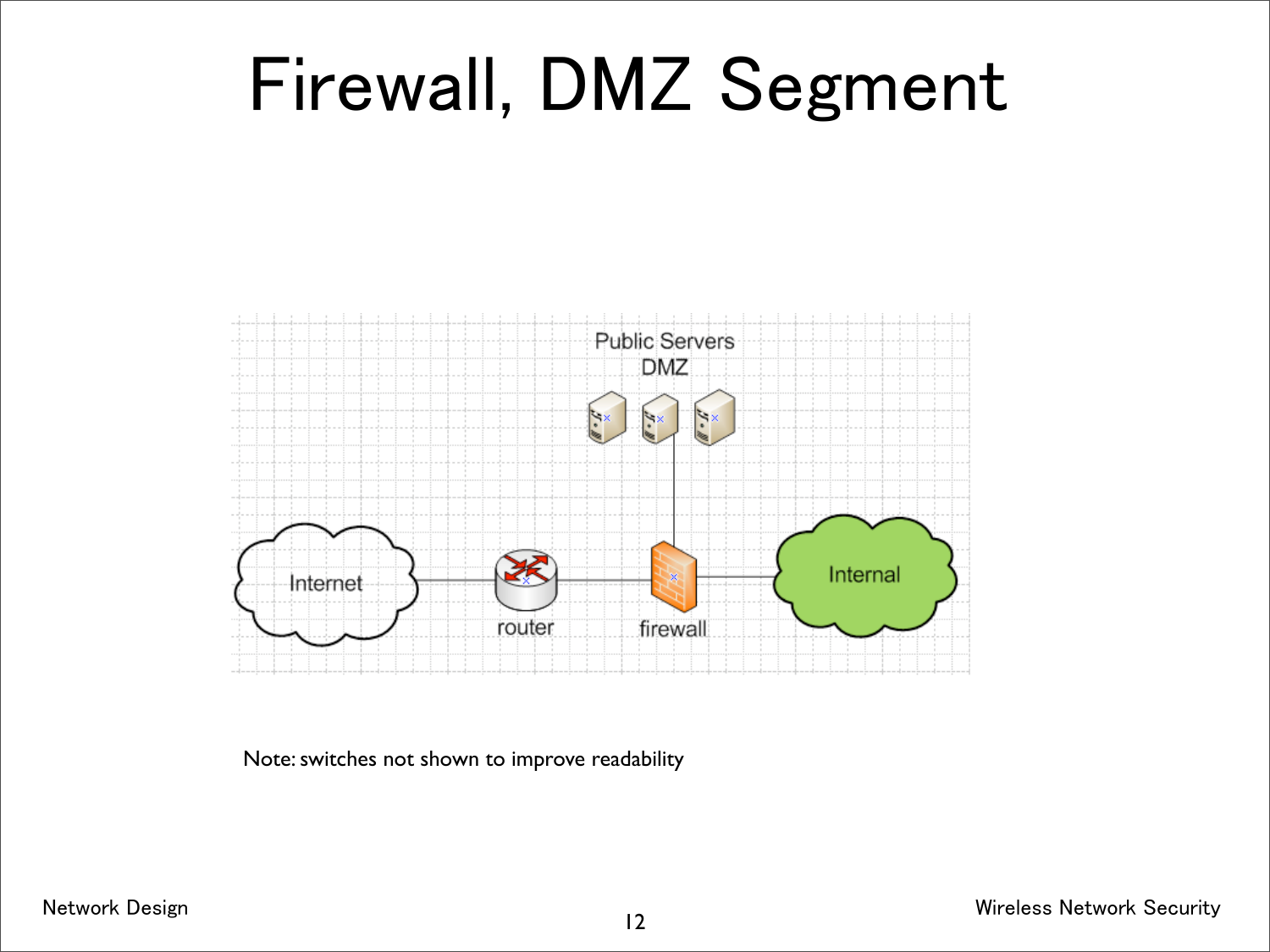## VPN and IDS/IPS Designs

- VPN and IDS Designs
- Firewall Location Issues
- Security Permiter Issues
- IPS Is More Like a Firewall Than an IDS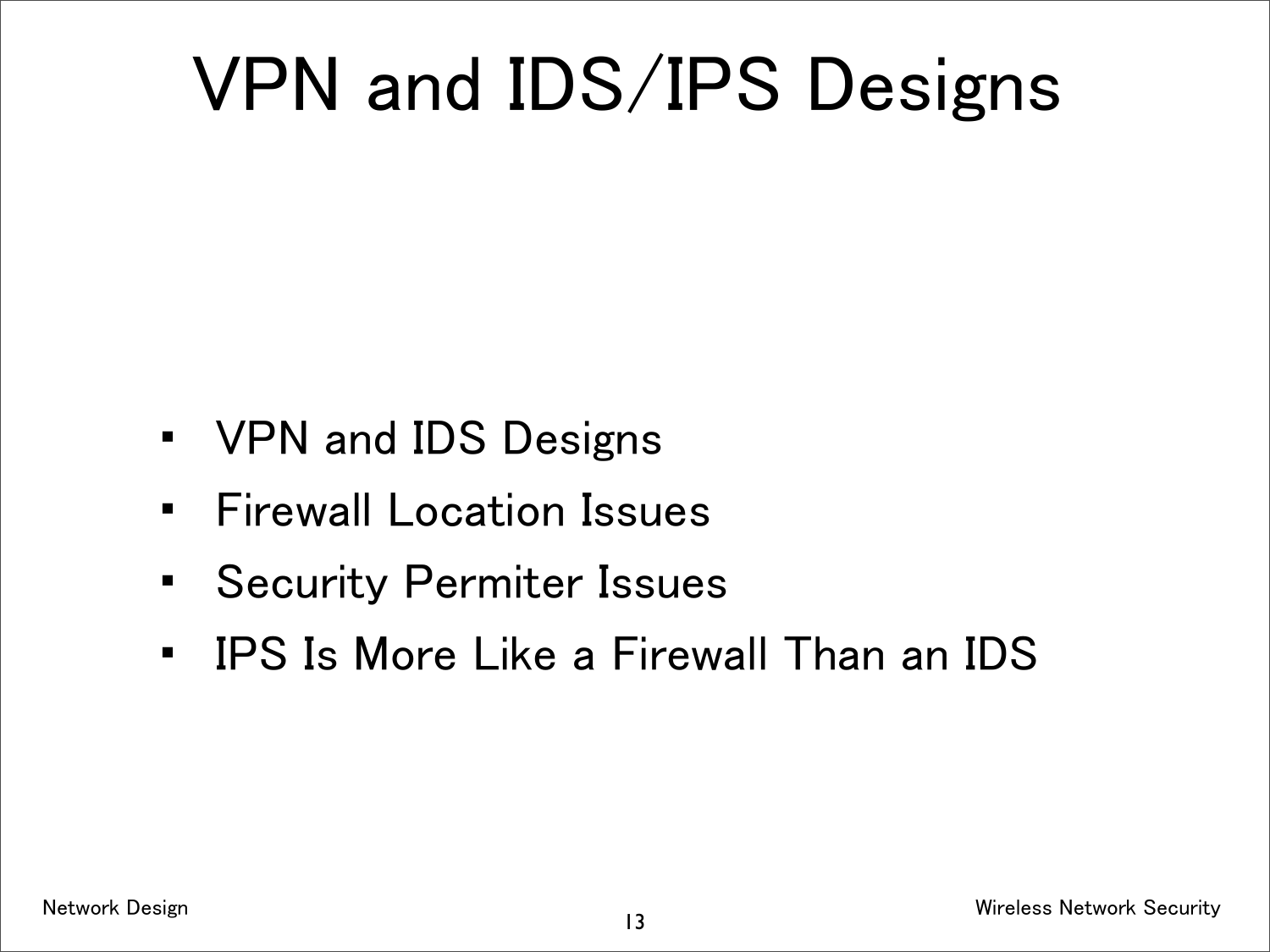## VPN and Firewall

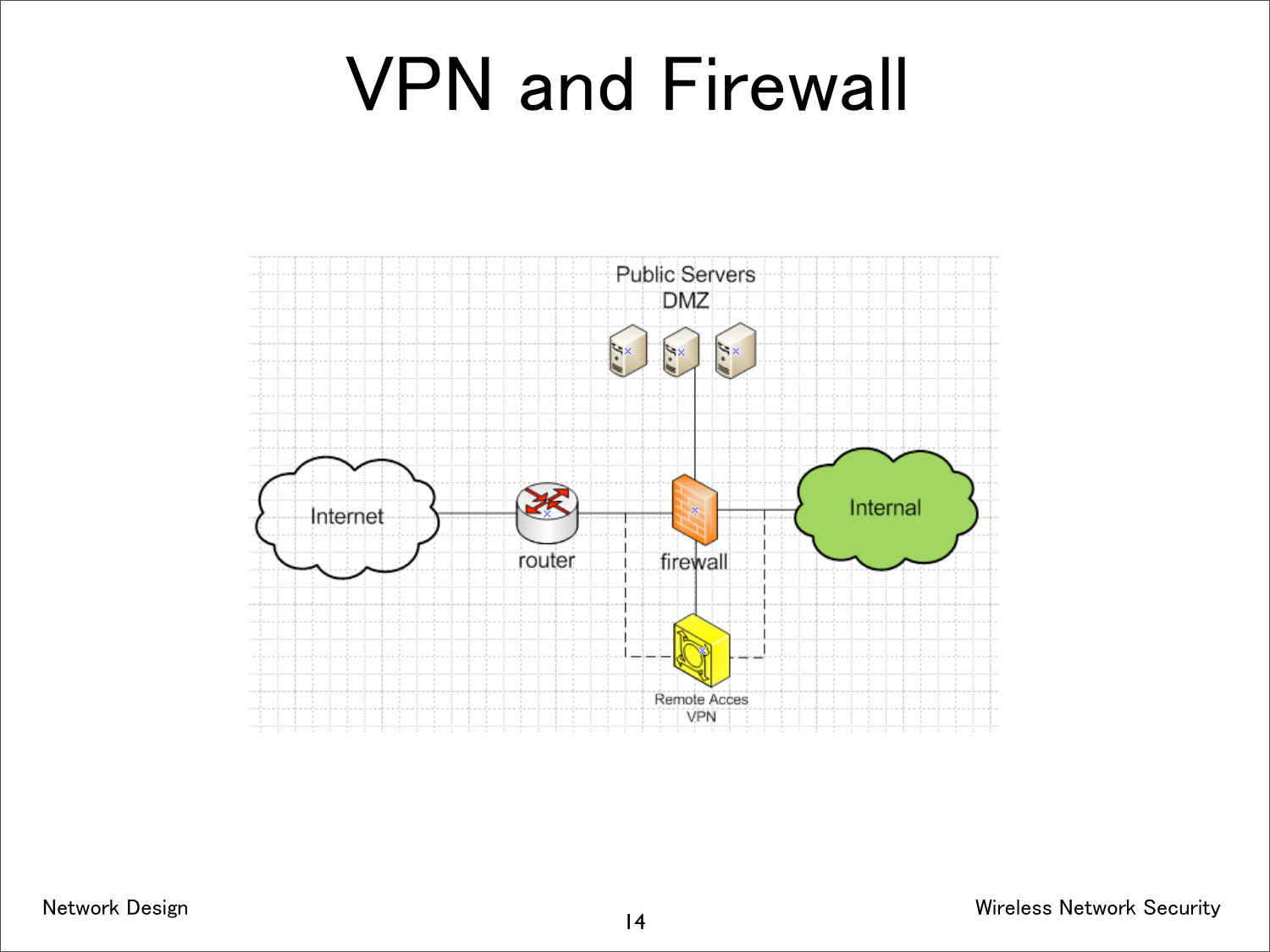#### IDS and Firewall

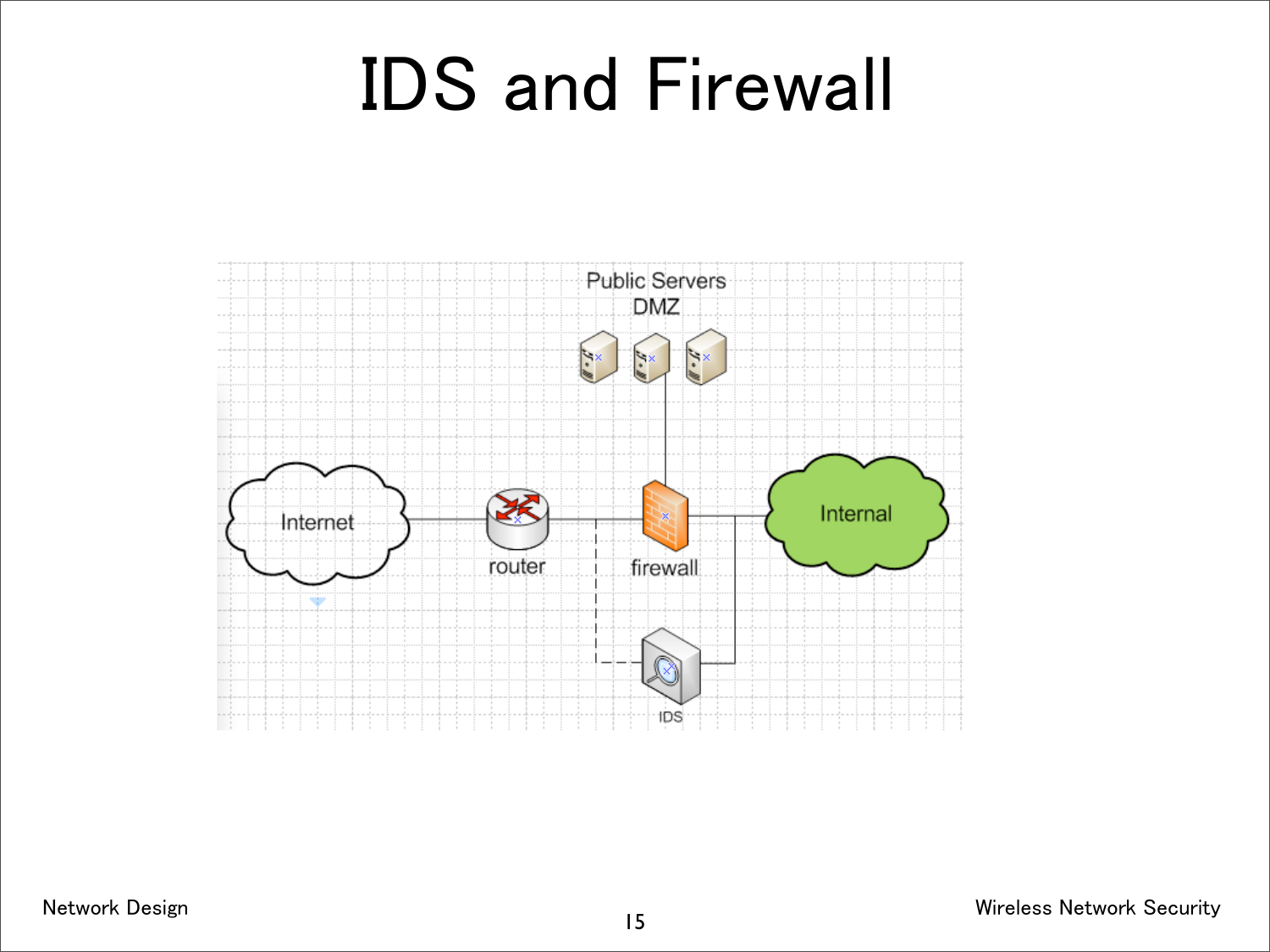## Wireless Designs

- Wireless LANS p424-441
	- Access Point Configuration
	- Rogue APs
	- Radio Issues
	- 802.1x, 80211i, SSL/TLS, IPSEC
	- Differentiated Group VLANS
		- Tend to be Proprietary
		- Match each SSID to a VLAN
- More on All of the Above Later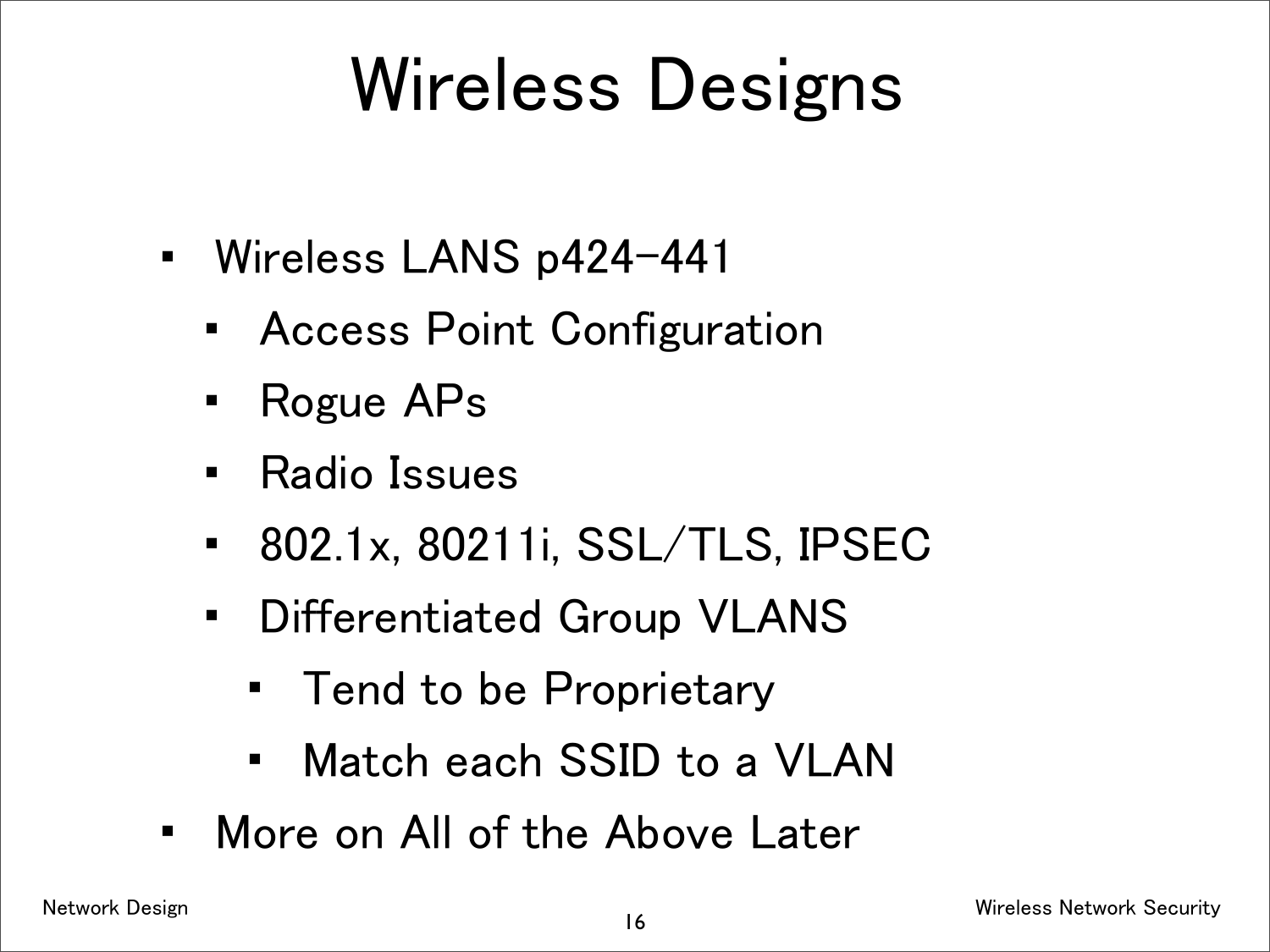#### Wireless Authentication Gateway

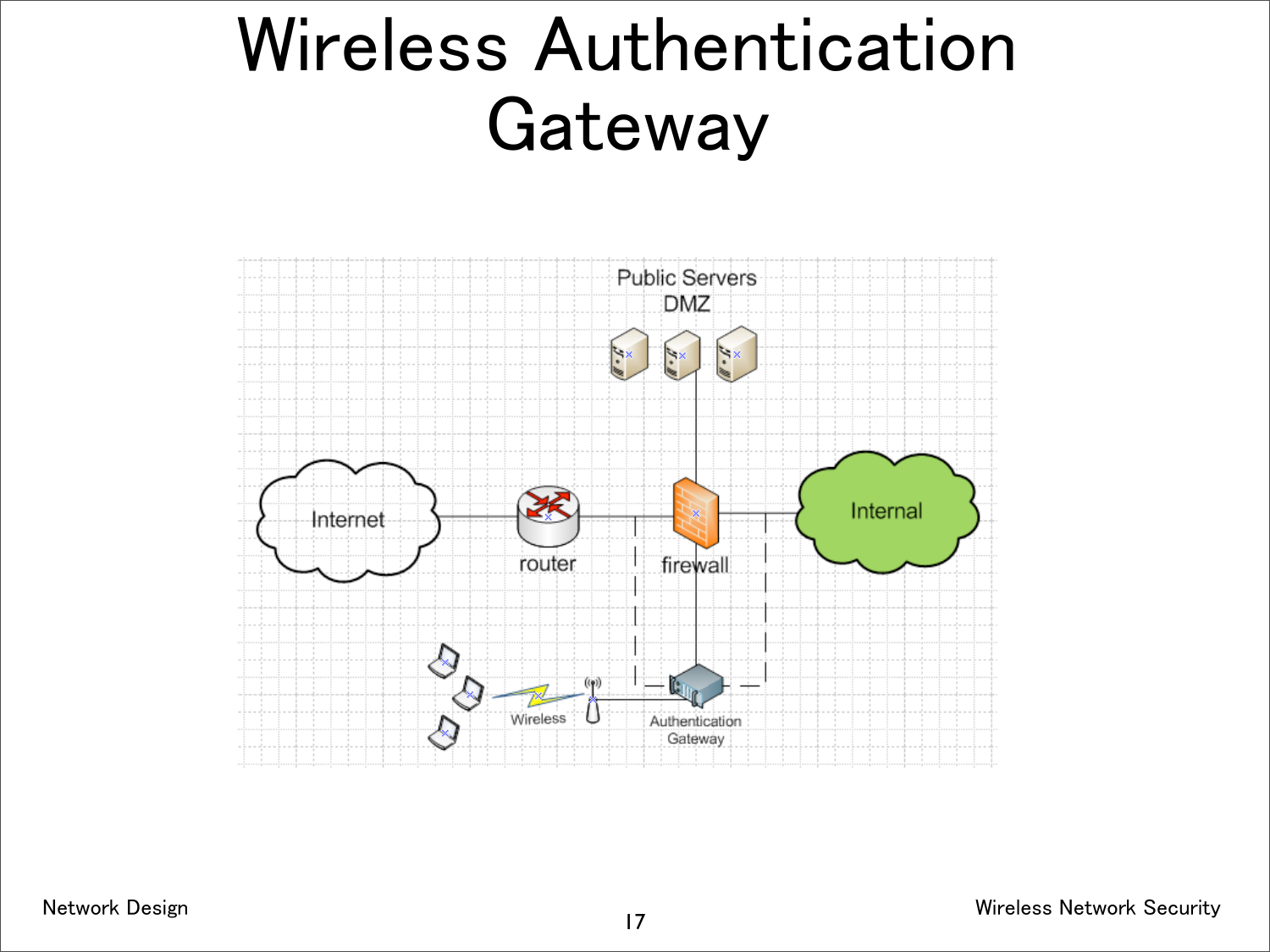#### Wireless Guest

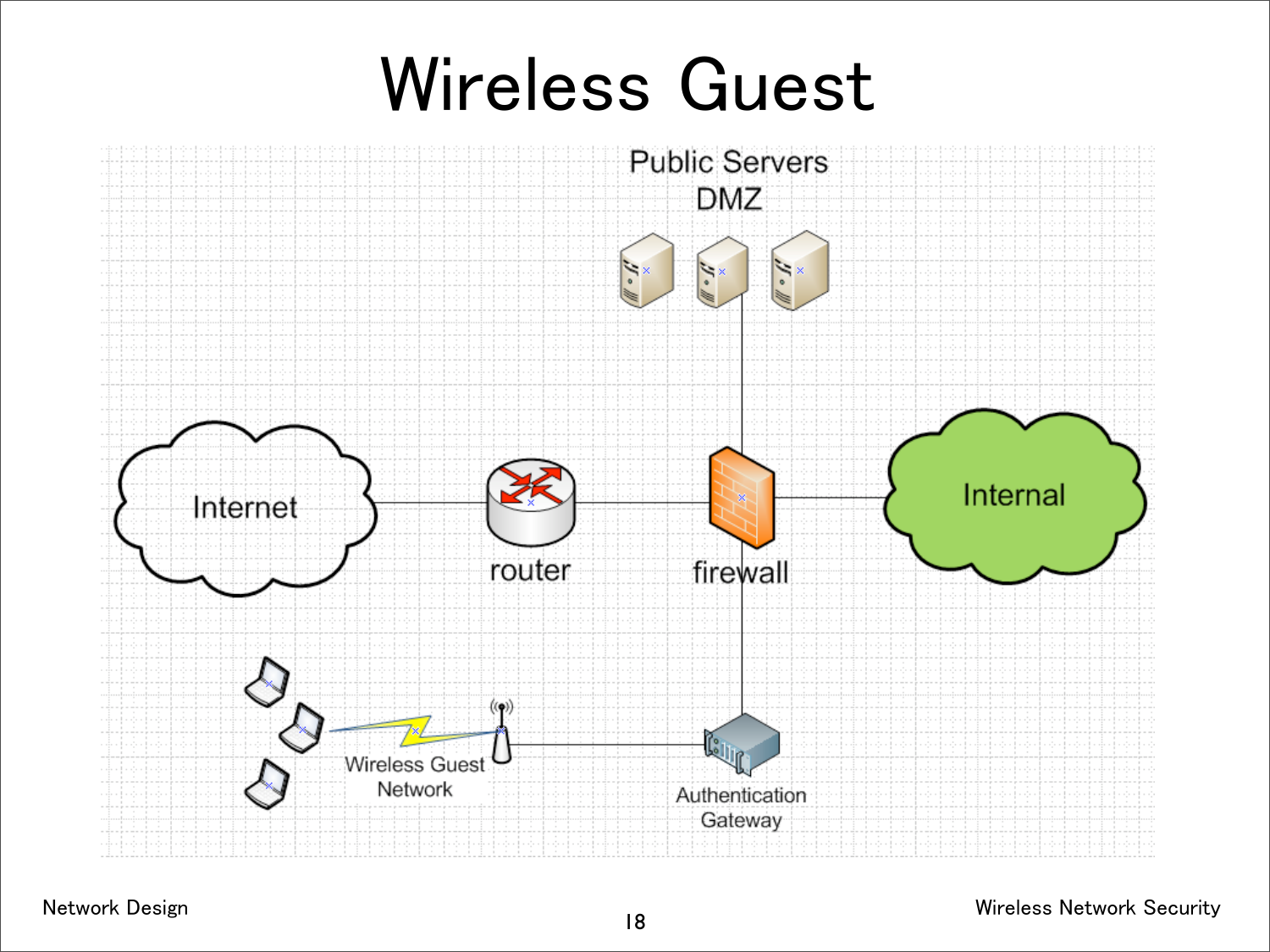#### Wireless Multi-VLAN

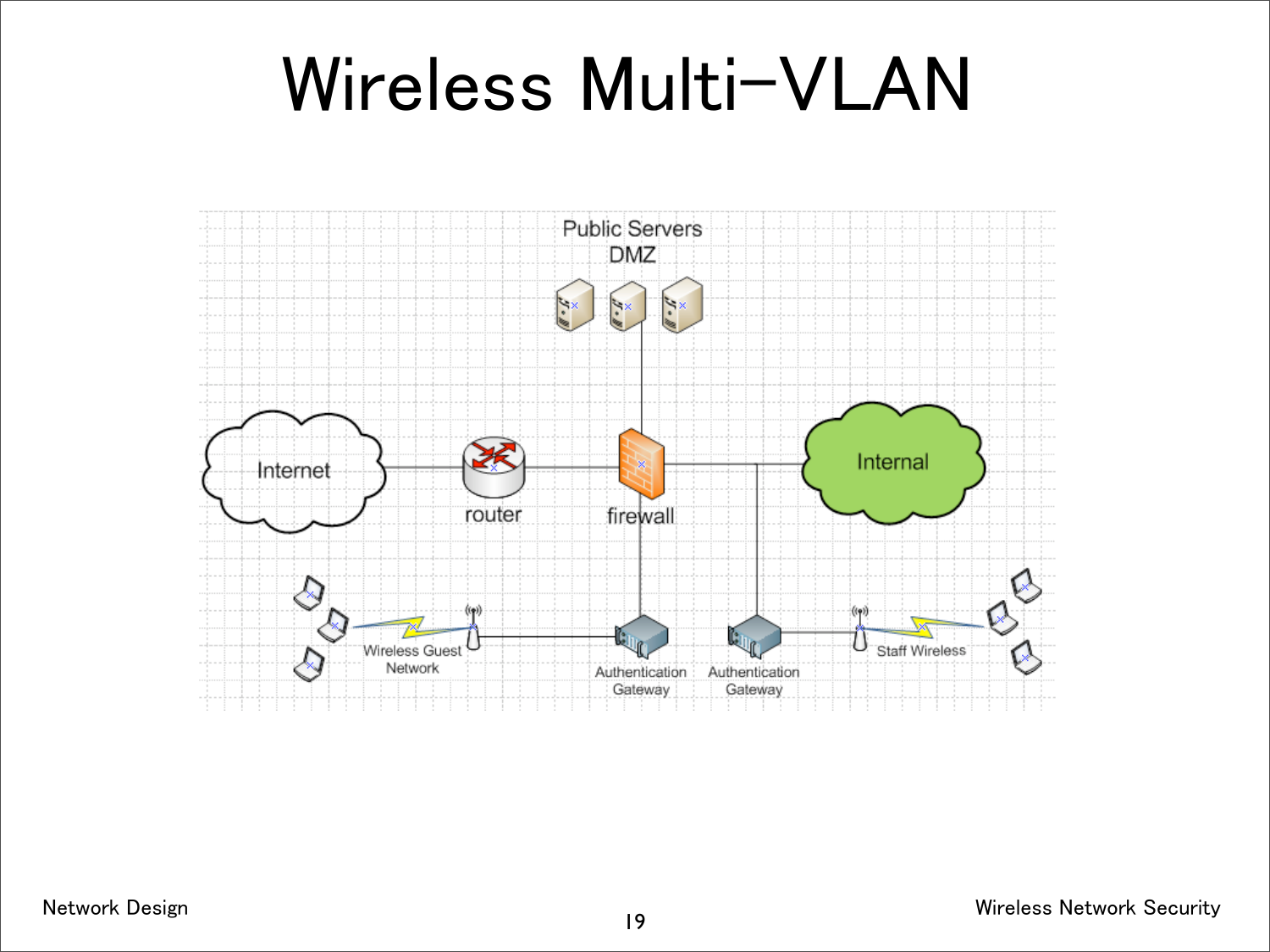#### Enterprise Designs

- Things can Get Complex Very Quickly
- How Large Is Your Enterprise
- What Kind of Design Is Manageable